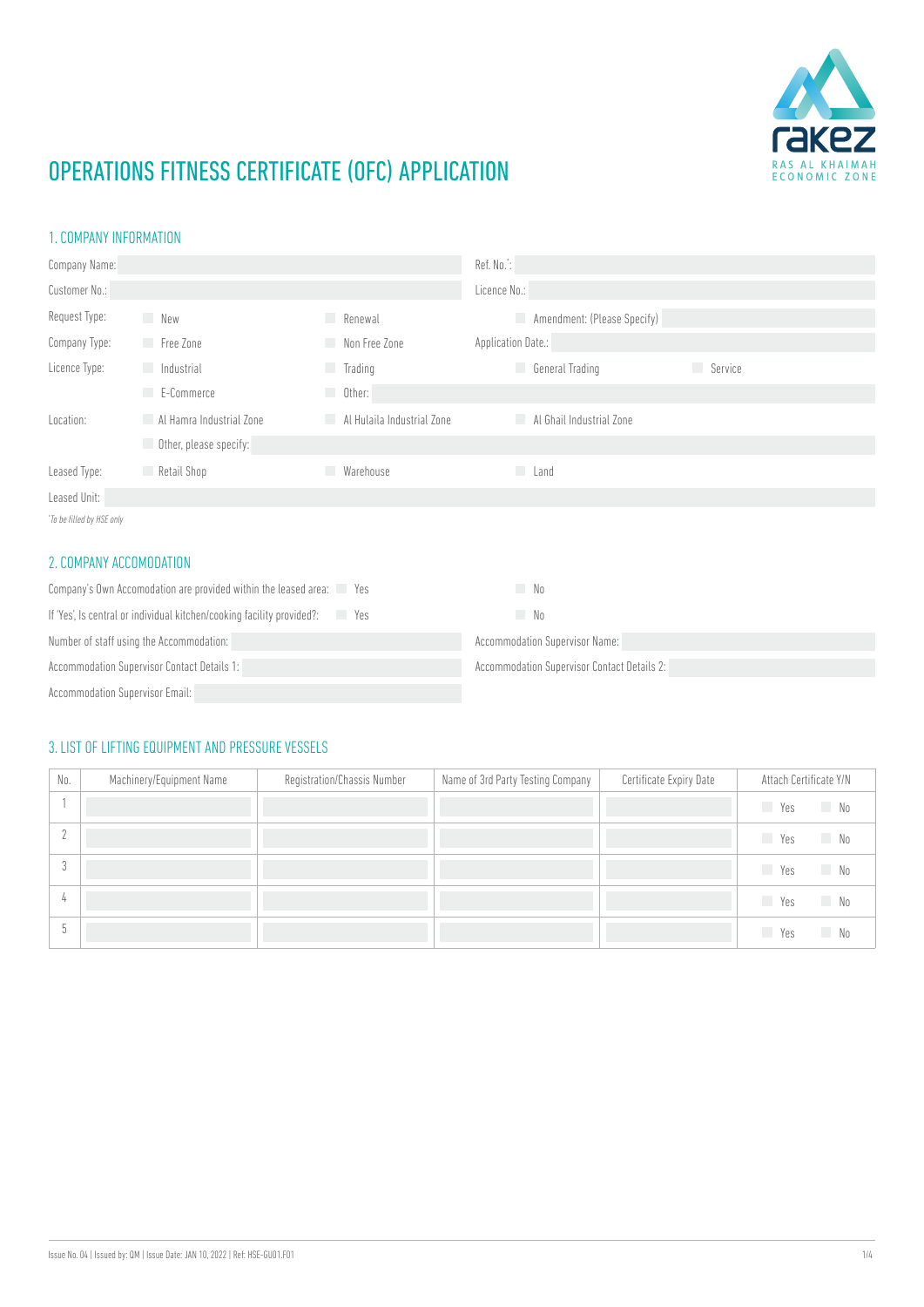

### 4. LIST OF CHEMICALS

|            |                      |                       |                        |    | Quantity Stored |                                                       | <b>Hazard Categories</b>                                                                                                                                      |                           |            |
|------------|----------------------|-----------------------|------------------------|----|-----------------|-------------------------------------------------------|---------------------------------------------------------------------------------------------------------------------------------------------------------------|---------------------------|------------|
| No.        | <b>Chemical Name</b> | CAS No <sup>(1)</sup> | HS Code <sup>(1)</sup> | Kg | Litre           | The State Of Matter (Solid (S)<br>/Liquid (L)/Gas(G)) | (Health Hazard (H), Flame (F),<br>Exclamation Mark (EM), Gas Cylinder (G),<br>Corrosion (C), Exploding (EX), Oxidizer<br>(0), Environment (EN) and Toxic (T)) | Restricted <sup>(2)</sup> | Attach SDS |
|            |                      |                       |                        |    |                 | $L \Box G$<br>S                                       | $-$ H<br>$\Box$<br>G<br>F<br><b>FM</b><br>$\mathbb{O}$<br>EX<br>EN<br>$\blacksquare$<br>n.<br>a a                                                             | П                         | П          |
| $\sqrt{2}$ |                      |                       |                        |    |                 | S L G                                                 | $-$ H<br>$\Box$ C<br>G<br><b>FM</b><br>$\begin{array}{c} \n\end{array}$<br>EN<br>$\blacksquare$<br>EX<br><b>COL</b>                                           | $\overline{\phantom{a}}$  | П          |
| 3          |                      |                       |                        |    |                 | $S \cup L \cup G$                                     | $-$ H<br>$\Box$<br>$\sqrt{ }$<br><b>EM</b><br>F<br>П<br>EX<br>$\mathbb{O}$<br>EN T<br>u.                                                                      | П                         | П          |
| 4          |                      |                       |                        |    |                 | $S \cup L \cup G$                                     | $-$ H<br>$\Box$ C<br>G<br><b>FM</b><br>F<br>EX<br>$\begin{array}{c} \n\end{array}$<br>EN<br>$\blacksquare$<br>a ka                                            | п                         | П          |
| 5          |                      |                       |                        |    |                 | S<br>$L \Box G$                                       | $-$ H<br>$\overline{C}$<br>$\sqrt{ }$<br><b>FM</b><br>F<br>EX 0<br><b>COL</b><br>EN<br>$\blacksquare$                                                         | П                         | П          |
| 6          |                      |                       |                        |    |                 | $L \Box G$<br>S                                       | <b>Tale</b><br>$\Box$ C<br>$\mathbb H$<br>G<br><b>FM</b><br>П<br>EX<br>$\bigcap$<br>EN<br>$\blacksquare$<br><b>College</b>                                    | п                         | П          |
| 7          |                      |                       |                        |    |                 | $S \cup L$ 6                                          | <b>Tale</b><br>$\Box$ C<br>H<br>G<br>FM<br>n.<br>$\bigcap$<br>EN<br>EX<br>$\blacksquare$                                                                      | П                         | П          |
| 8          |                      |                       |                        |    |                 | $S \cup L \cup G$                                     | <b>Tale</b><br>H<br>G<br>$\overline{C}$<br>FM<br>П<br>EX<br>$\bigcap$<br><b>FN</b><br>$\blacksquare$                                                          | П                         | П          |
| 9          |                      |                       |                        |    |                 | $L \Box G$<br>S                                       | п<br>H<br>G<br>$\overline{C}$<br><b>FM</b><br>Е<br><b>EX</b><br>$\bigcap$<br>EN<br>$\blacksquare$                                                             | П                         | П          |
| 10         |                      |                       |                        |    |                 | S<br>$L$ 6                                            | П<br>H<br>$\Box$ C<br><b>FM</b><br>G<br>m.<br>EX<br>$\mathbb{O}$<br>EN<br>$\blacksquare$                                                                      | $\overline{\phantom{a}}$  | <b>C</b>   |

(1) A CAS Number is a unique numerical <u>[identifier](https://en.wikipedia.org/wiki/Identifier)</u> assigned by the <u>Chemical Abstracts Service (CAS)</u> to every chemical substance described in the open scientific literature including organic compounds and <u>[inorganic](https://en.wikipedia.org/wiki/Inorganic_compound)</u> com Isotopes, and Nonstructurable materials (UVCBs). HS code is The Harmonised Commodity Description and Coding System of the tariff nomenclature is an international standardised system of names and numbers for the classificat HS codes are used as the basis for import duties, origin regulations, monitoring of controlled goods, and Customs information systems.

(2) Shall be checked through<https://www.hazmat.ae/>

Please complete this OFC Request form and submit it to [hse@rakez.com](mailto:hse%40rakez.com?subject=)

#### APPENDIX 1 – OFC CHECKLIST

| <b>Facility Certification</b>                                                                                                     | Yes | No |
|-----------------------------------------------------------------------------------------------------------------------------------|-----|----|
| 1. Is a valid Environmental Permit from EPDA for industrial licence companies available?                                          | П   | П  |
| 2. Is a valid Building Safety Certificate from RAK Civil Defence for companies operating in land plots available?                 | П   | П  |
| 3. Is a valid Facility Safety Certificate from RAK Civil Defence for companies operating in warehouses or retail shops available? | п   | П  |
| 4. Is a valid Facility Safety Certificate from RAK Civil Defence for own accomodation building available?                         | П   | П  |
| 5. Is a valid NOC from RAK Municipality for foodstuff activities available?                                                       | П   | П  |
| 6. Is a valid Building Completion Certificate from RAKEZ?                                                                         | П   | n  |
| 7. Is a valid Modification Completion Certificate from RAKEZ?                                                                     | П   | П  |
| 8. Is a valid Building Completion Certificate from RAK Civil Defence available?                                                   | П   | П  |
| 9. Is a valid Building Modification Completion Certificate from RAK Civil Defence available?                                      | П   | П  |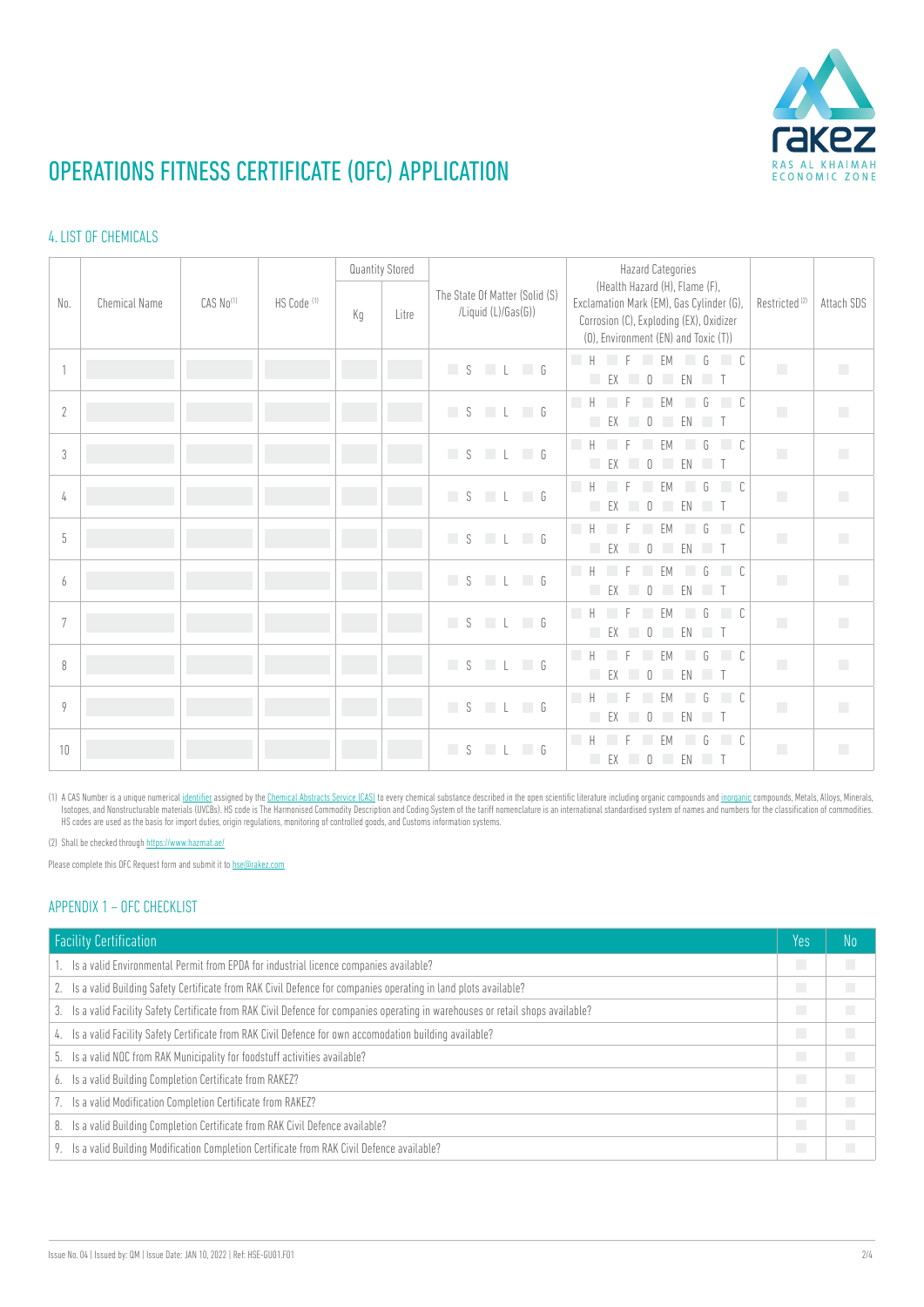

| <b>Asset Certification</b>                                                                                      | Yes | No |
|-----------------------------------------------------------------------------------------------------------------|-----|----|
| 10. Does the company have valid certificates for lifting equipment and its accessories as per ENAS?             | П   | П  |
| 11. Does the company have valid certificates for pressure vessels as per ENAS?                                  | П   | П  |
| 12. Does the company have valid certificates for work equipment that requires annual certification as per ENAS? | П   | П  |
| 13. Do employees have valid certificates to operate all types of lifting equipment as per ENAS?                 | П   | П  |
| 14. Do employees have valid first aid certificates?                                                             | П   | П  |
| 15. Do employees have vaild basic fire fighting certificate?                                                    | П   |    |

| <b>Hazardous Materials</b>                                                                                                                                                                                           | Yes            | No |
|----------------------------------------------------------------------------------------------------------------------------------------------------------------------------------------------------------------------|----------------|----|
| 16. Are hazardous materials classified and labelled as per GHS, and have SDS?                                                                                                                                        | n.             | П  |
| 17. Does the company import or supply any restricted materials?                                                                                                                                                      | П              | П  |
| 18. Are hazardous materials stored, transported, handled, supplied and disposed of and have been appropriately packaged as per SDS?                                                                                  | П              | П  |
| 19. Are appropriate inventory records available and maintained?                                                                                                                                                      | П              | П  |
| 20. Are hazardous materials stored seperately and segregated from incompatible materials?                                                                                                                            | П              | П  |
| 21. Are hazardous substances stored in a secure area with containment bunding of 110% of the storage capacity?                                                                                                       | П              | П  |
| 22. Are storage areas adequately ventilated to prevent accumulation of hazardous vapours?                                                                                                                            | n.             | П  |
| 23. Has the company engaged a waste collection and transportation company which is licenced and authorised by Public Service Department to collect and transport<br>waste for further processing and final disposal? | n.             | П  |
| 24. Does the company have emergency procedures in place to deal with spills, accidental release, fire and explosion?                                                                                                 | <b>College</b> |    |

| <b>Electrical Safety</b>                                                                                                                | Yes | No         |
|-----------------------------------------------------------------------------------------------------------------------------------------|-----|------------|
| 25. Is electrical system adequately maintained, inspected and tested?                                                                   |     | П          |
| 26. Is electrical cabling protected from damage and electrical control panels locked to prevent access?                                 | П   | <b>COL</b> |
| 27. Are electrical cables, cords/plugs, sockets or switches free from damage or deterioration?                                          | П   |            |
| 28. Are electrical danger warning notice provided on all control panels?                                                                | П   | <b>COL</b> |
| 29. Is there a system for electrical machinery and equipment be isolated in both normal or operating, and abnormal or fault conditions? |     |            |

| <b>Emergency Response</b>                                                                                                                                                                                                           | Yes | No |
|-------------------------------------------------------------------------------------------------------------------------------------------------------------------------------------------------------------------------------------|-----|----|
| 30. Is the Emergency/Fire Plan cleary displayed and includes a floor plan/map, emergency phone numbers, evacuation procedures and routes, location of exits and<br>assembly point(s), location and use of fire extinguishers, etc.? | n.  | п  |
| 31. Are employees appointed and trained as First-aiders and Fire Wardens for each working shift to respond to emergency situations?                                                                                                 | П   | П  |
| 32. Are exit routes and doors clearly marked, kept clear and never left open and do they lead directly to a safe area or assembly point?                                                                                            | П   | П  |
| 33. Are aisles and walkways marked, adequately lit, has safe clearance and kept clear?                                                                                                                                              | П   | П  |
| 34. Are first aid boxes/kits available to each work area, with necessary supplies available, periodically inspected and replenished as needed?                                                                                      | П   | П  |
| 35. Is all fire and life safety system tested and maintained regularly?                                                                                                                                                             | П   | П  |
| 36. Is Hassantuk Fire Alarm Monitoring System installed and working without any faults?                                                                                                                                             | П   | T. |